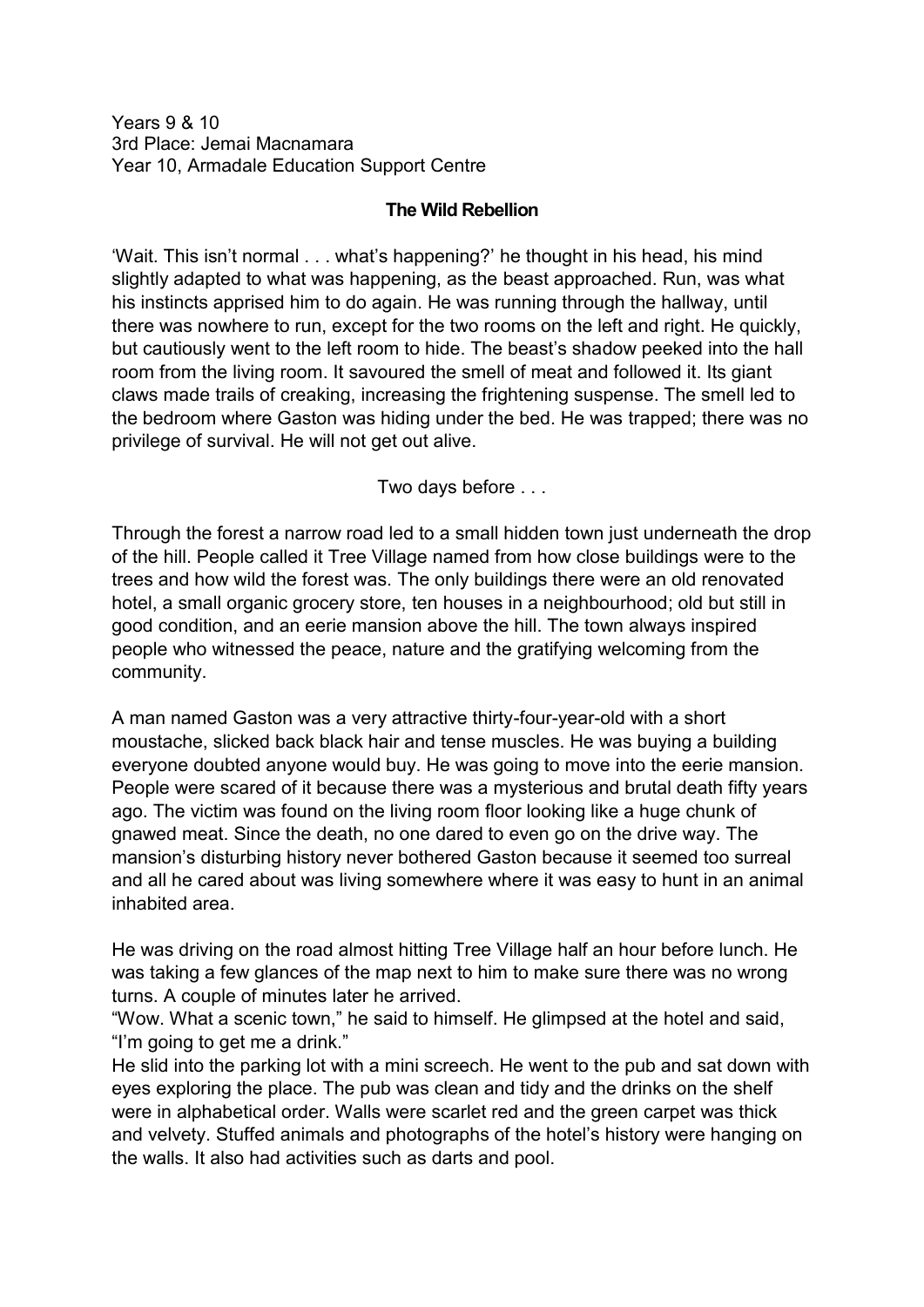"What do you request?" The barman asked when Gaston finished looking around. "Whisky please," Gaston answered.

The barman expeditiously poured whisky in a glass and skidded the glass across the bench to Gaston.

"Cheers mate," Gaston thanked raising his glass.

"Are you on holiday?" the barman asked.

"No, just buying the mansion on the hill," Gaston replied. The barman couldn't believe it; he mistakenly descended the glass he was drying with shock.

"Really? No one has ever bought the mansion for five decades because there was a horrific murder."

"It happened long time ago, plus someone chewed up seems completely ostentatious," Gaston argued. "People are so vacuous."

The barman suppressed his anger and hoped for his leave. Ten minutes passed, Gaston finished his whiskey, scoffed down a burger and zoomed off to the mansion in his car.

On arrival at the mansion. Gaston looked at the withered wooden walls, foggy windows and spider web chandeliers hanging from the veranda and shrugged. "It's just an old building; people are cowards!" he snorted inside his head. He opened the door with a loud creak and a mini-storm of dust coming out.

He looked inside the untouched mansion not expecting it to look like this. The whole mansion floor was like a dust desert and the blankets on top of the statues were helplessly protecting them. A staircase led upstairs and a there was a dining room straight ahead past the stairs. Gaston was too idle to clean the mansion himself because hunting was his main priority. On his phone with just enough connection, he called local town janitors to come and clean the mansion. As soon the call ended, he prepared his hunting equipment and snuck on his hunting backpack. Analysing the map, he walked along the nature track.

After four hours, he returned with two dead rabbits tied on his hunting belt, his pack seemed flimsy without the traps inside. He was slightly agog to see what the mansion looked like now inside. He opened the door and saw the mansion as good as new.

Gaston glimpsed at his watch and he realised it was thirty-five minutes to seven. He wanted to go to sleep at half past seven for lots of energy to hunt early in the morning. He went to the kitchen and started roasting a rabbit and steaming some veggies for dinner. After eating and finishing the night time routine, he slipped in bed just as soon as the clock hit half past seven. Very quickly he snoozed off to sleep. At twelve in the night, when nocturnal animals screech and scatter about, there was a unique and unusual beast scavenging the forest looking for a decent meal. It was larger than a bear, but a tinge similar to one. Its uneven snout was slender with an inch of width at the end. Its claws were efficient and strong like titanium. Its ghostly growls were as frightening as suffering a death. Its expert senses could lead anywhere, such as the footprints which belonged to Gaston. By the size of the